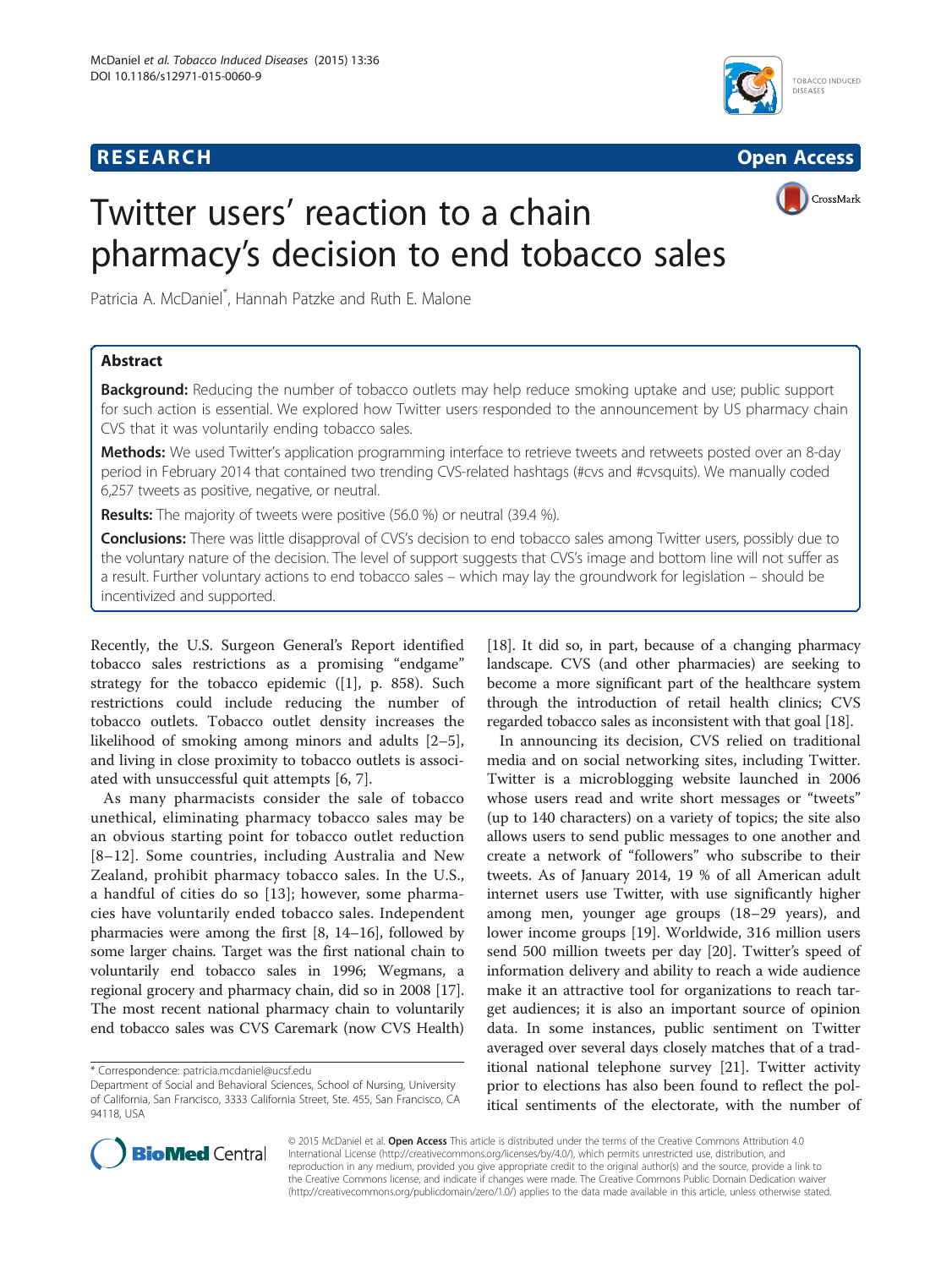tweets mentioning a political party corresponding to each party's vote share [[22\]](#page-2-0).

In this paper, we explore how Twitter users responded to CVS's announcement that it had decided to end tobacco sales and discuss the implications for efforts to reduce tobacco's retail availability.

### Methods

We used Twitter's publicly available application programming interface (API) to retrieve tweets containing the hashtags #cvsquits and #cvs sent February 5, 2014 (the day CVS announced its decision) to February 12, 2014. (Because we performed our search prior to March 2014, when Twitter offered researchers access to all tweets on record [[23](#page-2-0)], we only had access to 1 % of the population of tweets through the Twitter API.) [\[23](#page-2-0), [24\]](#page-2-0) Hashtags are short keywords prefixed by the hash symbol (#); they identify and group conversations among all Twitter users on a particular topic, including users who may not be connected to one another via existing networks.

We chose #cvsquits because it was the official announcement hashtag, and #cvs because it was a clear alternative used by many to weigh in on the trending discussion. We also noted that both hashtags were "trending" during the week after CVS made its announcement. Twitter determines which topics are trending and lists them throughout the site [[25](#page-2-0)]. According to the company:

Twitter Trends are automatically generated by an algorithm that attempts to identify topics that are being talked about more right now than they were previously. The Trends list is designed to help people discover the "most breaking" breaking news from across the world, in real-time. The Trends list captures the hottest emerging topics, not just what's most popular [[25\]](#page-2-0).

We also conducted searches for other potentially relevant hashtags (e.g., #cigarettes and #tobacco), including negative hashtags (e.g., #cvsfail and #cvssucks), but each retrieved fewer than 20 tweets.

We entered #cvs and #cvsquits into Twitter's API and copied all of all of the publically available tweets that we retrieved into an Excel spreadsheet. (More information on how to use Twitter's API to search for tweets can be found on the Twitter website) [\[26\]](#page-2-0). We retrieved 8,645 tweets, 2,761 for #cvsquits, and 5,884 for #cvs. We excluded 2,388 tweets we classified as spam (trending hashtags used to link to another subject), unrelated (e.g., #cvs tweets that referred to coupons), in a language other than English, or duplicates (e.g., both #cvs and #cvsquits used in the same tweet), leaving us with 6,257 tweets (including re-tweets). Re-tweets occur when a Twitter user copies another user's message (referencing the original author) to further comment on the issue or to post the information to her/his own followers [[27](#page-2-0)]. Because they are not equivalent to duplicates, we chose to include re-tweets.

The second author coded all tweets as positive (reflecting support for the decision, e.g., "#CVS, I'm proud of you! (Corporate Values Showing)"), negative (objecting to or raising concerns about the decision, e.g., "CVS now on the slippery slope #CVS"), or neutral (simply relaying the news, e.g., "#CVS stops selling cigarettes"). In cases where the opinion was unclear and the tweet included a link to a news or other article, the coder read that article to determine how to classify the tweet. She referred questionable tweets to the first author for review and resolution. The first author also coded a random sample of 1 % of all tweets ( $n = 63$ ) to check agreement; the two coders assigned the same codes 90 % of the time.

### Results

The majority of tweets (74.4 %) were sent the day of CVS's announcement, with the number declining as the week progressed. Only 4.6 % of tweets expressed a negative view of CVS's decision to end tobacco sales; the majority expressed a positive (56.0 %) or neutral (39.4 %) view.

## **Discussion**

Our study has limitations. Because the Twitter website did not indicate how the tweets that were accessible through its API were chosen, they may not have represented a random sample. Thus, our results may be biased in unknown ways. Moreover, the applicability of our findings to public opinion more generally is unclear, as research supporting a link between public sentiment on Twitter and public opinion more broadly is now five years old [[21, 22\]](#page-2-0), a long period of time in the fast-changing world of social media. A strength of our study is our reliance on manual rather than automated coding to classify tweet opinion. The accuracy of automated coding can be poor, in part because human coders can more easily detect sarcasm and understand slang [\[24, 28](#page-2-0)].

CVS's decision to end tobacco sales was viewed mostly positively, or in a neutral fashion by those who chose to tweet about it. The small number of negative tweets suggests that there was little disapproval among Twitter users. This may be explained, in part, by the minimal impact of the decision on tobacco's retail availability: overall, pharmacies reportedly account for approximately 3.5-4 % of all tobacco sales [\[29, 30](#page-2-0)]. Twitter users' reactions may also be explained by the voluntary nature of the decision. Legislation prohibiting tobacco sales in pharmacies may have provoked more controversy;